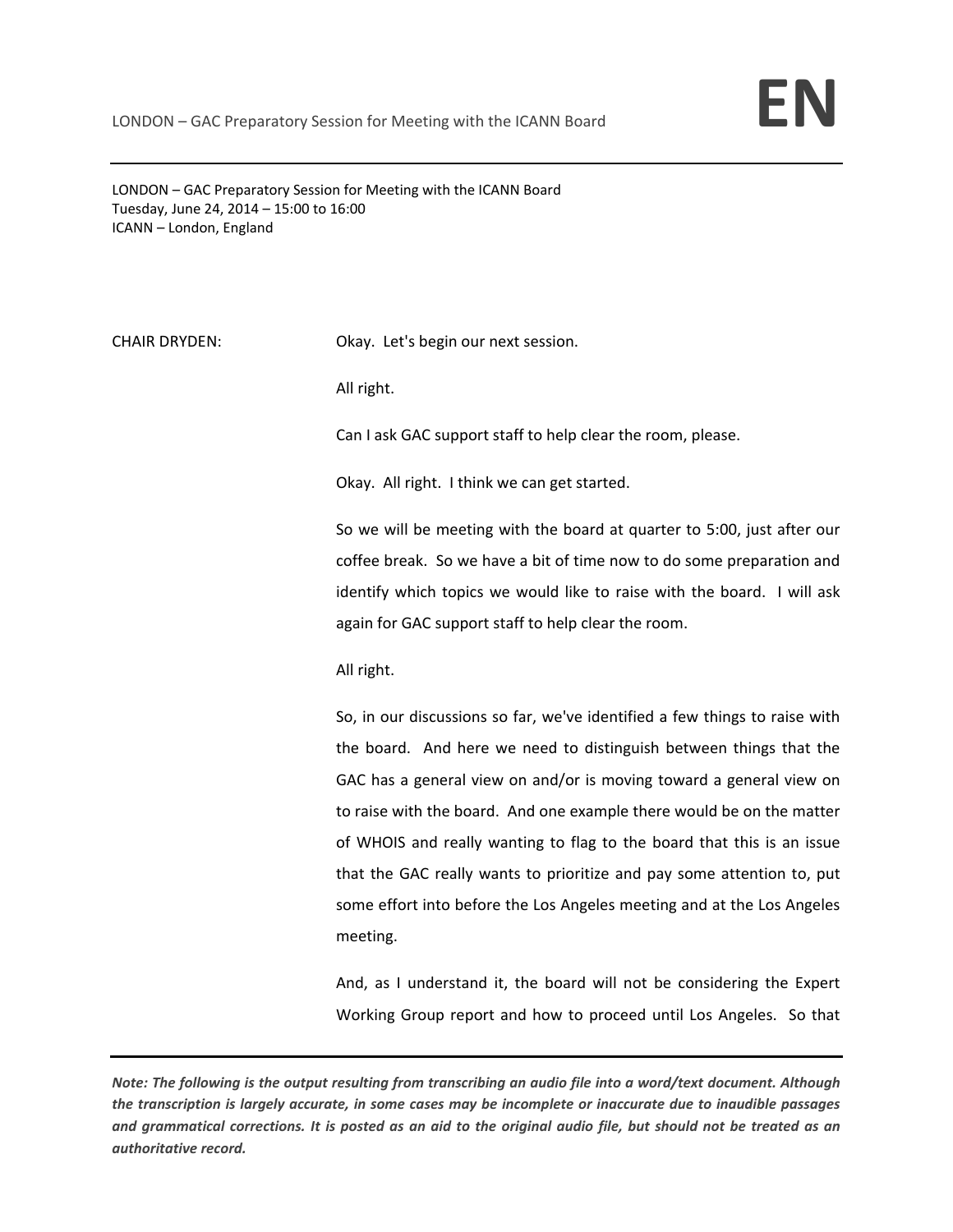removes some of the time pressure that we had thought could be an issue for us earlier. But, nevertheless, I think this is a useful item for us to flag as a GAC for the board.

There are some other issues relating to safeguards that we might want to flag.

And I think we can have a bit of discussion about safeguards before we meet with the board to get a better sense of where we stand. We have had limited time to go through the issues that were first identified in our Saturday session.

So a bit of time is warranted there.

I expect as well that on the issue of IGO and Red Cross/Red Crescent protections, that it might be of interest to us and to the IGOs and Red Cross/Red Crescent to flag this for the board. So let's keep that notionally on the list as well. And then, on the matter of specific strings, there are individual GAC members that may also want to take this opportunity in our exchange with the board to raise their concerns about specific strings.

That does not mean there is a GAC view necessarily, but I think we can acknowledge that this exchange with the board does provide an opportunity for members to raise issues of particular concern to them.

In terms of specific strings, I'm aware that there is a clarification being sought in relation to .SPA. And it seems clear from our first discussion that Belgium will have a clarification to make with the board on that. Okay.

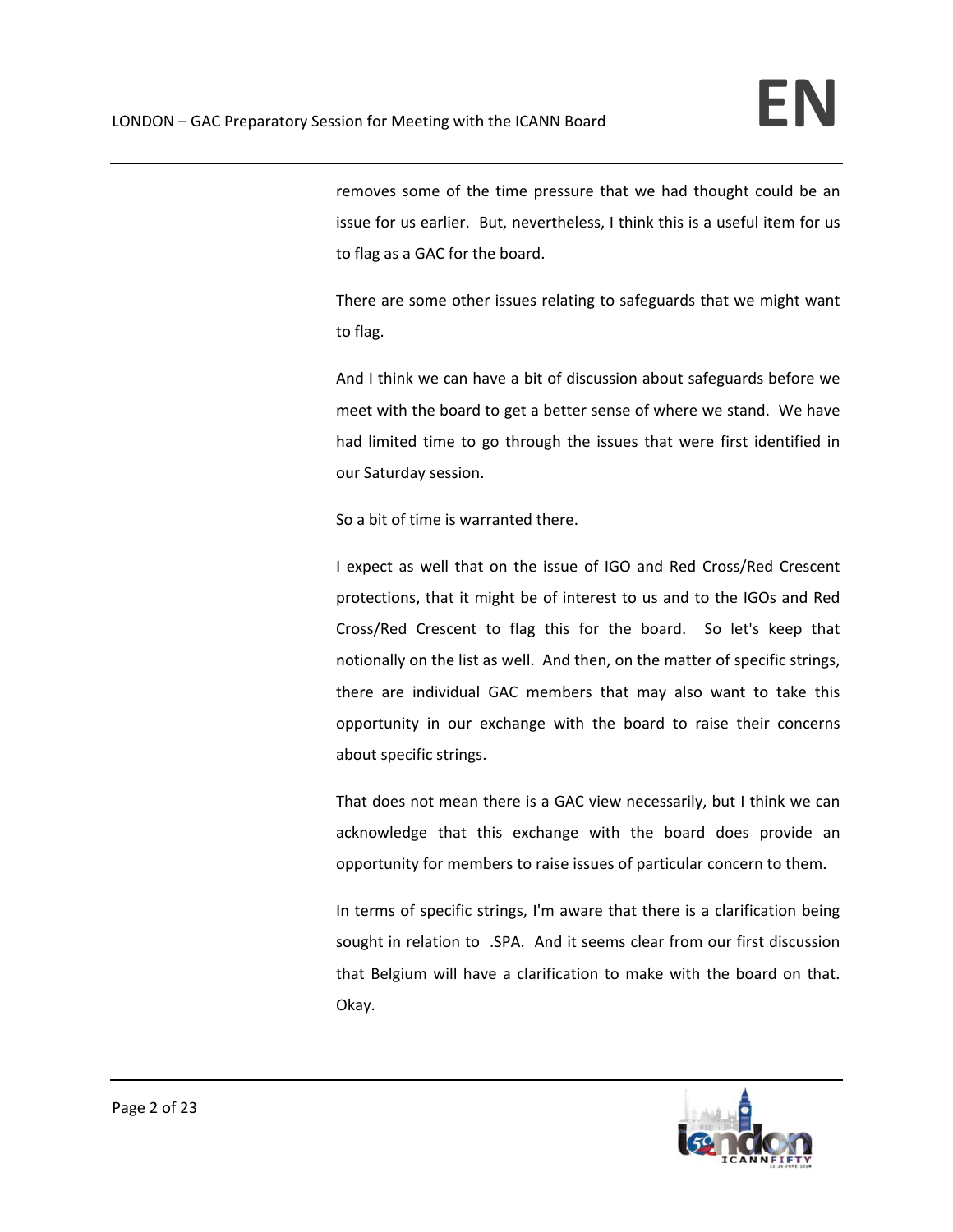On .AFRICA perhaps as well.

And on the matter of WINE and VIN, it may be similarly that GAC members want to raise that as well. I do want to be clear, however, that raising something with the board does not mean that we have a GAC view or that there will be something in the communique on any of these topics. We are identifying as we discuss them wherever there is agreement or agreement on next steps and whether, in fact, there is potentially GAC advice to be a consequence of our discussions. And we have an opportunity on Wednesday at the end of the morning to do a kind of recap, to make sure that we are agreeing on what the headings are for inclusion in the communique. And, as we have found this works well for us, we are receiving draft communiques at the end of each day to help us move along in our work.

On the matter of WINE and VIN, I understand there are some corridor discussions happening. I think this is the right place for them. And I encourage that to continue so that, if there is to be text in the communique, whatever comes forward to us when we're finalizing the communique is already agreed text. If it is not agreed text, then I do not see how we can bring text back into the room. So, please, address that informally among interested parties to identify what we can do. And I encourage all parties to be forward‐looking in terms of what the GAC may say or do in relation to those strings for WINE and VIN. Please be forward‐looking. I do not think we are going to have much benefit from relitigating the past or creating further adversarial exchanges in this committee.

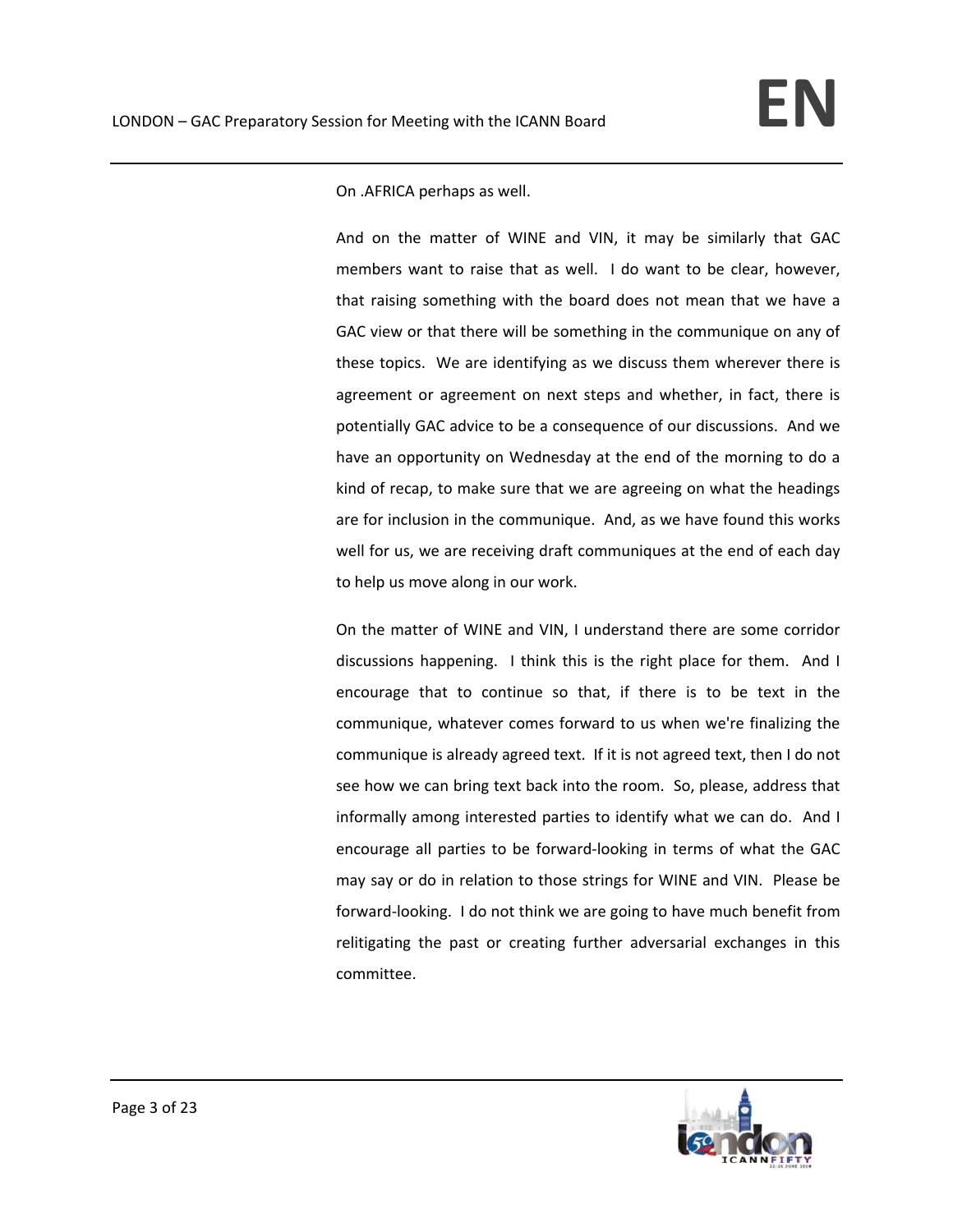So I really would like us to work hard in the corridors at coming to some kind of accommodation, if possible. And on that basis bring text back. Again, if possible.

So this is what I see so far as our list. And I think I have pretty good clarity on who the speakers might be for each of those topics I've outlined. This is an opportunity for anything that I have not listed for GAC members to raise now. Okay. I see United States and Sweden.

UNITED STATES: Thank you, Madam Chair. My apologies to you and to the room if you have covered this and I was not in the room at the time.

> Is there agreement among colleagues that we might want to flag some concerns or additional questions with regard to the NGPC's response of June 6 to the GAC's Singapore communique? Would that be an acceptable issue to raise?

CHAIR DRYDEN: Was that in relation to the safeguards, the questions we had about the safeguards? Just if you can remind me.

UNITED STATES: Yes.

CHAIR DRYDEN: Yes. Yes. So, when we started this session, I did propose that we look at safeguards while noting that we probably need a bit more discussion here to get to the point of understanding what our next steps are. But

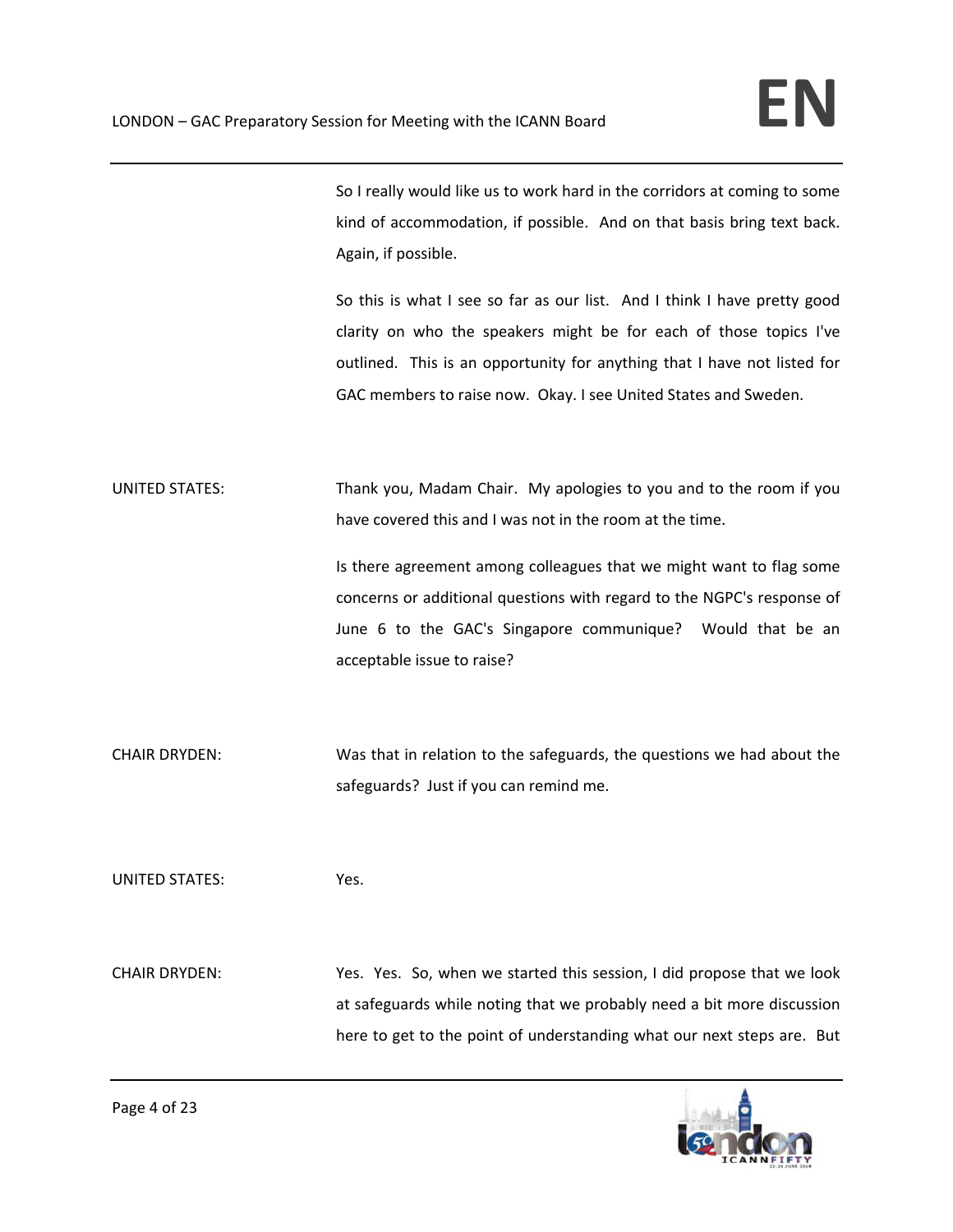it does seem quite possible that there will be a need to seek further clarification or somehow communicate to the board about the GAC's response to that June 6 scorecard and, in particular, the questions we asked about implementation of safeguards.

So, if we can get through the list of topics to cover, then we can use the remaining time in this preparatory session to talk about safeguards. Let's use this time. Yeah. Okay.

All right. So I see Sweden and Iran.

SWEDEN: Thank you, Heather. I would like to raise with Fadi and with the board the Ilves report and for this initiative to create the NETmundial alliance. The Ilves report is interesting but also challenging to digest. And it doesn't really relate very much to other existing foras. And there is a risk that maybe it is adding to complexity rather than adding to clarity where clarity is sought.

> And the initiative for the NETmundial alliance, we haven't heard very much about it. It would be interesting to hear more on how he foresees this to play out, how to engage the community, and how it connects to existing bodies like the IGF and their possible renewal of the IGF mandate and so forth. Thanks.

CHAIR DRYDEN: Thank you, Sweden. I think that's a good suggestion for us to understand better that activity. Okay. So I have Iran, Germany, European Commission, and ‐‐ okay.

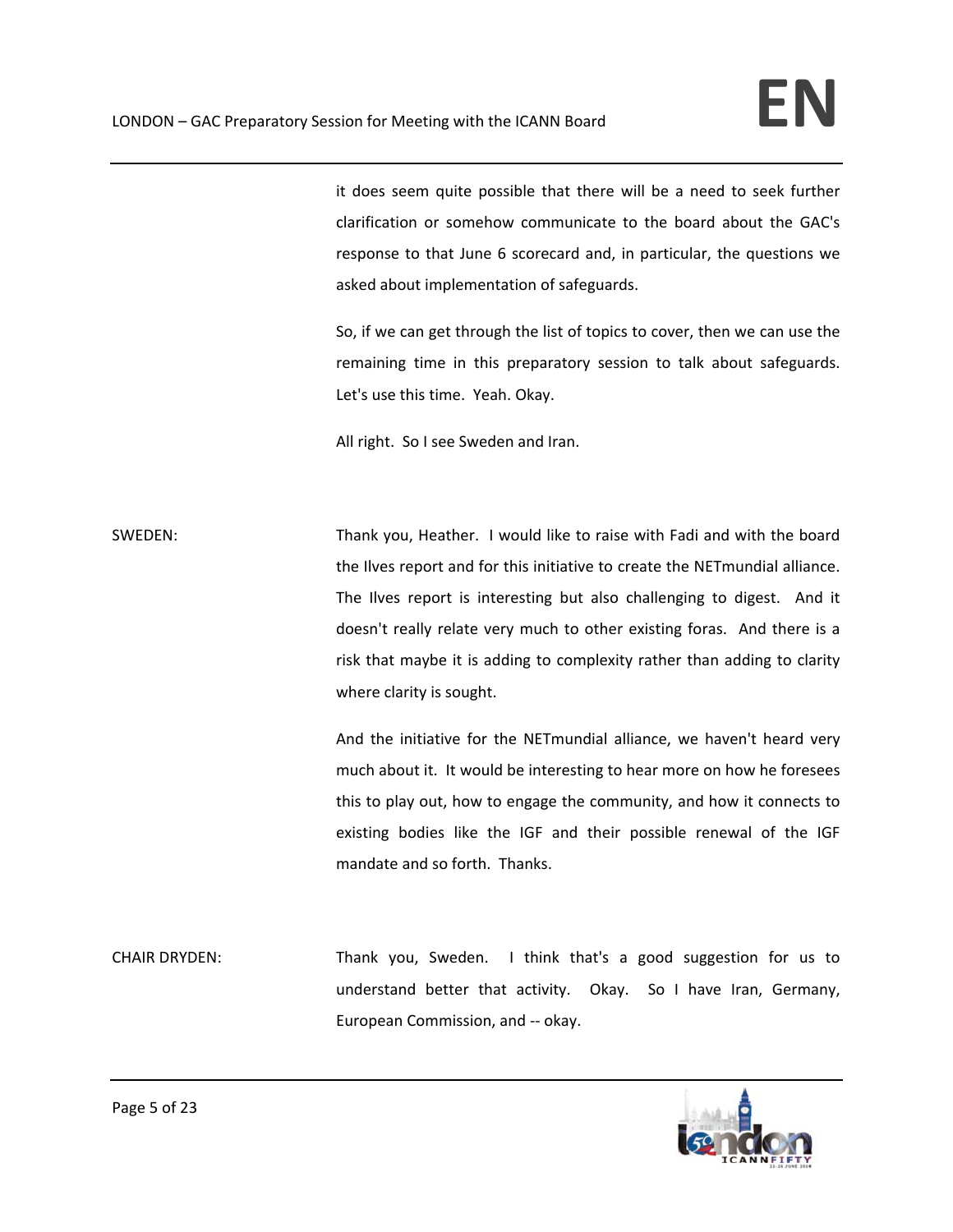IRAN: Thank you, Chairman. We have raised it two times, but we wish to reiterate our interest in the coordination group and in the working group. The first one on the transition and the second one on the accountability. And I have a clear idea how it works, how it will be implemented, what is the time frame. And then no doubt we will discuss or at least inform the board of initial discussions on the increase of the number of representatives from GAC into these committees or the one committee on working group. This is the two issues.

> And, thirdly, the issue that I raised is .TEL. A letter was sent to Fadi Chehade in 2013. Another letter was sent in 2014 requesting clarification of the possible conflict between the country code and international telephone numbering E.164 of all countries and users of these sort of digits before this .TEL. We would like to ask that question whether any action has been taken or not, because that is important for at least those countries who have participated in the discussions in the other forum relating to the possible misappropriation or misuse of that in particular with respect to the numbers which have not yet been assigned by the E.164 and may be assigned. And, if they are already taken, that it will make it difficult for the future assignment of these numbers. Thank you.

CHAIR DRYDEN: Thank you, Iran.

So I can certainly provide a status update to the board about where we are in our discussions in relation to the NTIA stewardship process and

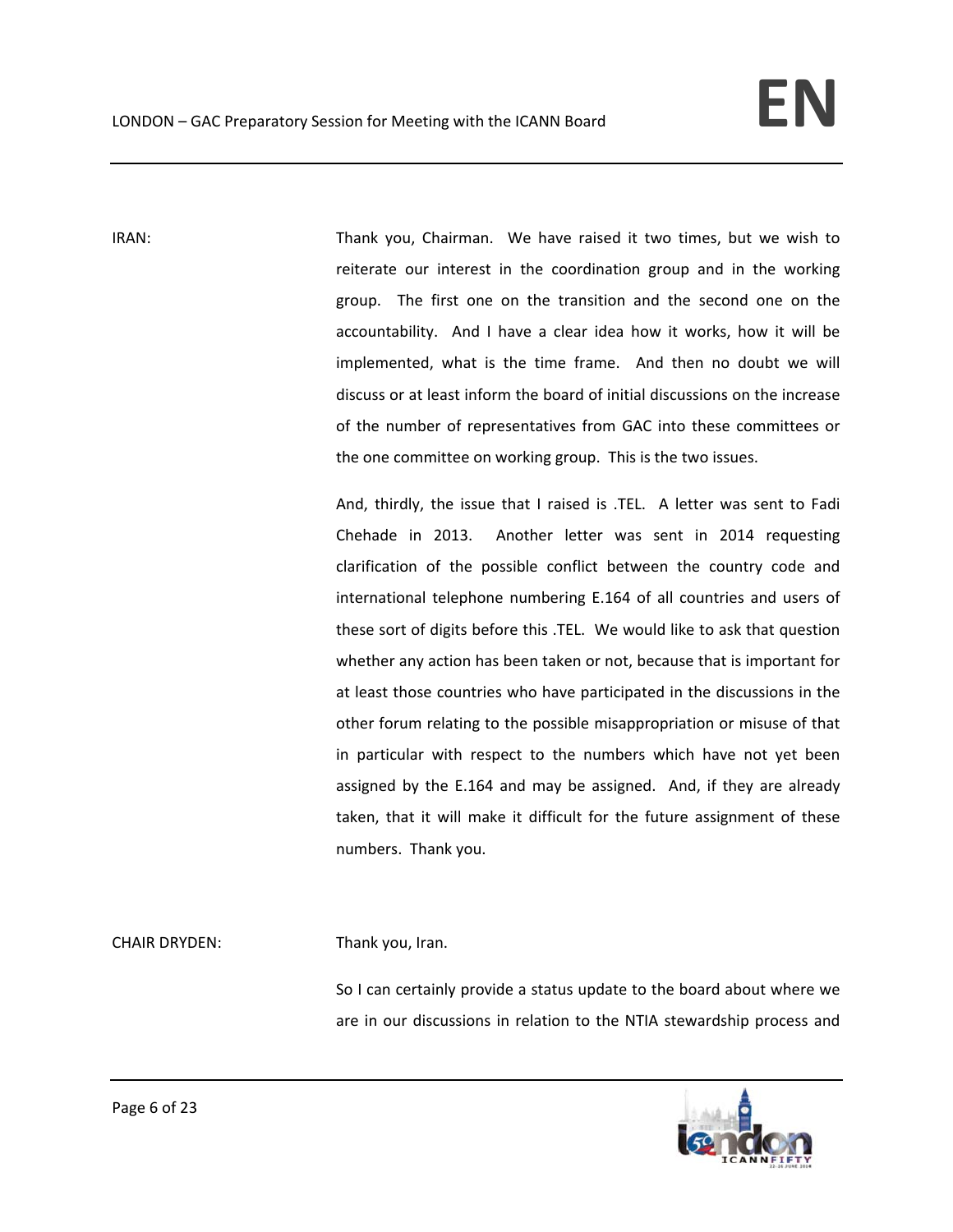how we will approach the coordination group. And I would ask you to raise the issue in relation to E.164 and invite the board to respond to that.

Okay. So next I have Germany.

GERMANY: **Sexternal Strutus** Yes. Thank you, Madam Chair.

First of all, I would like to ask a question for clarification. I also think it is very important to reiterate and ask questions in respect of this implementation of safeguard advice. During the discussion on Saturday, I made a remark in respect to our corporate identifier strings that are belonging to these highly regulated sectors. And there's a question how this will be reflected in the contract with applicants.

And I know that colleagues were also, during the discussions on the corridors, having similar questions in respect to other highly regulated sectors. And so I think this would be interesting.

I would note who is going to care about these issues and bring forward this issue in a discussion with the board?

And the second one I would like to second our Swedish colleague in respect of this NETmundial initiative. We do not have a final position from our country. We are still under consideration because it's rather new, this approach. Nevertheless, I think it's important to raise some questions. And our Swedish colleague brought forward some substantial questions. And we also bear in mind. And it's valuable

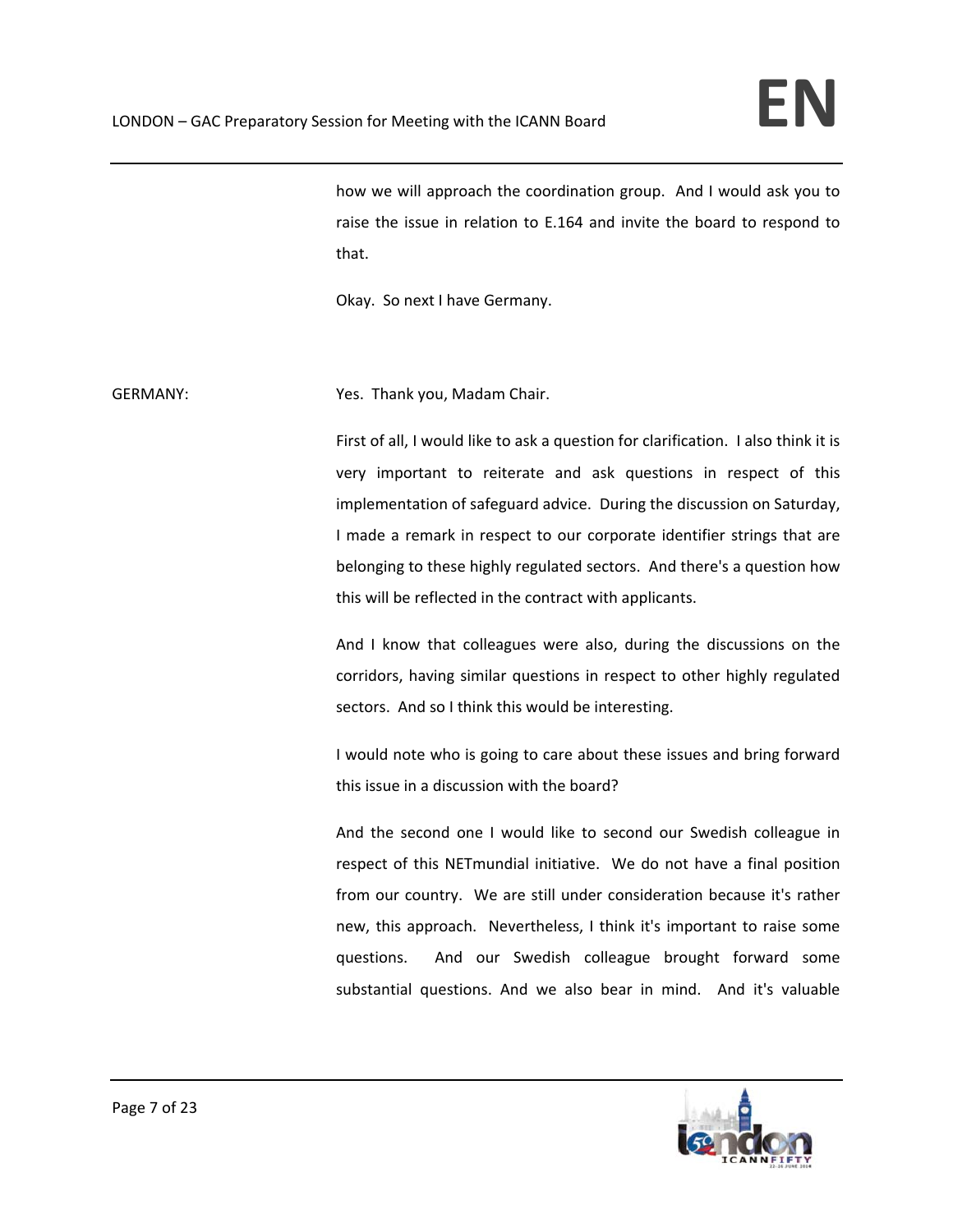bringing this forward and probably also hear what other board members are thinking of this undertaking. Thank you.

CHAIR DRYDEN: Thank you, Germany. Okay. Next I have Italy, please.

ITALY: So I would like to notify to the board that there are no longer justifications to delay the activation of the review panel on the ‐‐ regarding the new gTLDs promotion and competition, consumer trust, and consumer choice.

> Because this is something that will allow also to verify in practice how the safeguards we are talking about so much are implemented in reality. And this is a very important suggestion that to activate this review panel.

CHAIR DRYDEN: Thank you, Italy. Okay.

Next I have the European Commission, please.

EUROPEAN COMMISSION: Thank you. I'll stay very short. I think just the European Commission would like to raise the issue around ICANN accountability and hear what the progress will be. We'll, of course, welcome the process. But we'd also like to know a little bit about the process and what are the different elements that we will see in this discussion. So that's, basically, what we would raise. Thank you.

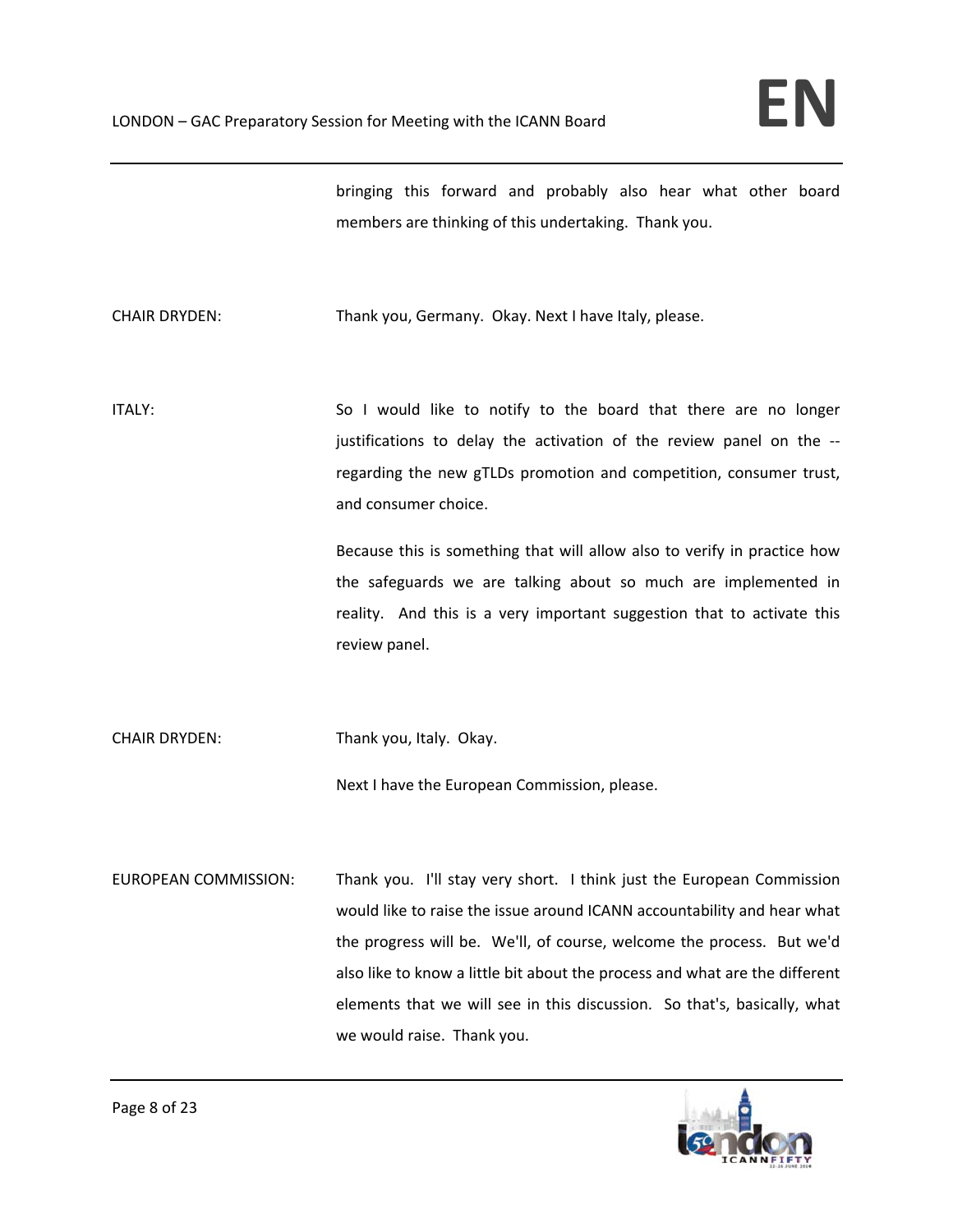CHAIR DRYDEN: Okay. Thank you. And next Mr. Chen Chung Shu, please.

CHEN CHUNG SHU: Thank you, Chair. On behalf of Taiwan and as a member of GAC, I would like to remind myself of the fact that they require loud voices in high‐ level governmental meeting yesterday that accentuate the need to let GAC have a greater role in ICANN board in order to deepen the interactory, the environment and cooperation of government around the world including Taiwan. Thank you.

CHAIR DRYDEN: Thank you.

Next I have Greece, please.

GREECE: Thank you. Thank you, Heather. And it seems that I have not a clear idea of what is happening with the singular and plural case. What is ‐‐ can somebody inform me about this? And if it's -- if both cases of the word are allowed, let's say, by the committee, maybe we can raise it also to the meeting with the board. So what is the case with a singular plural?

CHAIR DRYDEN: Thank you, Greece. This is one of the items where we had a response from the NGPC in the scorecard. So, if you're seeking clarification on

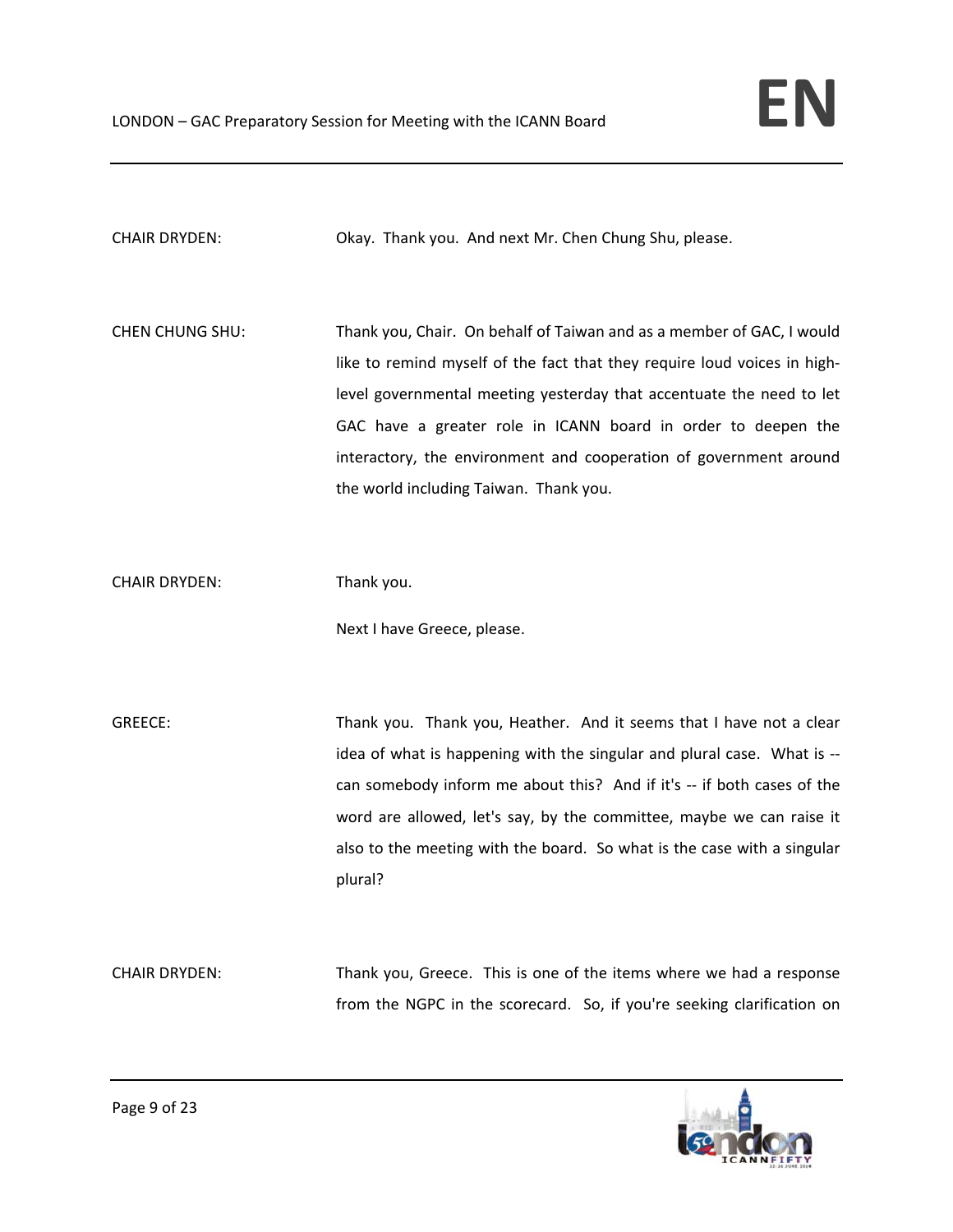the basis of the response, then perhaps that's something that we can raise with the board. Okay. Next I have Denmark, please.

DENMARK: Thank you. I would like just to follow up on Italy. Maybe we could ask the board for ‐‐ to tell us a little bit about the process for the AoC review of the gTLD program. Thank you.

CHAIR DRYDEN: I have U.K., then Australia.

UNITED KINGDOM: Thank you, Chair. Two points I'd like to raise with the Board. Firstly on child protection. If they are intending to reply to the letter from eNACSO that I referred to on the opening day of the GAC meeting about proposals for guidelines for child protection. There's a letter that was sent to the CEO, which no reply was received.

> Secondly, protection of designation of Red Cross and Red Crescent names, which was the subject of previous GAC advice. They seem to be deferring to a GNSO position which equates them with trademarks. I believe we have a consensus here that that is not meeting the GAC's position.

Thanks.

CHAIR DRYDEN: Thank you, U.K.

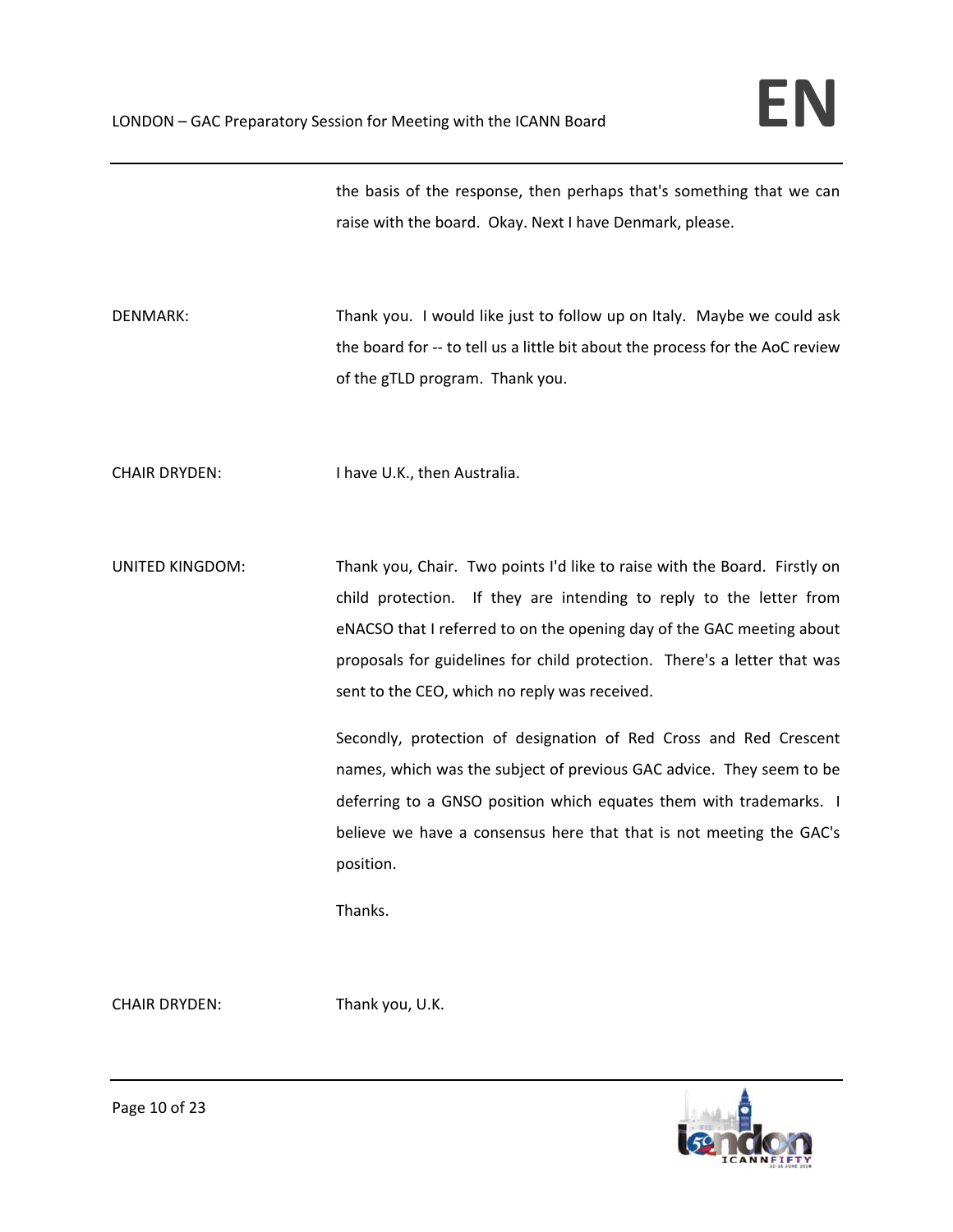|                        | On the issue of child protection, the scribes didn't quite pick up the<br>name of the organization that wrote to ICANN. So if you can repeat.                                                                                                                                                                                                                                                                                                                                                                                                                                                                                                   |
|------------------------|-------------------------------------------------------------------------------------------------------------------------------------------------------------------------------------------------------------------------------------------------------------------------------------------------------------------------------------------------------------------------------------------------------------------------------------------------------------------------------------------------------------------------------------------------------------------------------------------------------------------------------------------------|
| <b>UNITED KINGDOM:</b> | Yes, sorry. The acronym is e-N-A-C-S-O, eNACSO, which is an alliance of<br>European child protection organizations. Thank you.                                                                                                                                                                                                                                                                                                                                                                                                                                                                                                                  |
| <b>CHAIR DRYDEN:</b>   | Thank you.                                                                                                                                                                                                                                                                                                                                                                                                                                                                                                                                                                                                                                      |
|                        | Okay. Next I have Australia, then Portugal.                                                                                                                                                                                                                                                                                                                                                                                                                                                                                                                                                                                                     |
| <b>AUSTRALIA:</b>      | Thank you, Chair. This is really just a very brief comment in response to<br>Italy and Denmark in terms of the AoC reviews which look at the<br>promoting competition, consumer trust and consumer choice review<br>following the new gTLD launch.<br>The timing of that is that the Board will initiate forming that review one<br>year after the first new gTLD has gone live. So I don't think we reached<br>that point, but it could be well worth asking if they started to plan for it,<br>whether they're thinking about how they will initiate that review and so<br>on. But I just thought I'd add that little fact to the discussion. |
| <b>CHAIR DRYDEN:</b>   | Thank you. Okay.<br>So next I have Portugal, then the Netherlands.                                                                                                                                                                                                                                                                                                                                                                                                                                                                                                                                                                              |

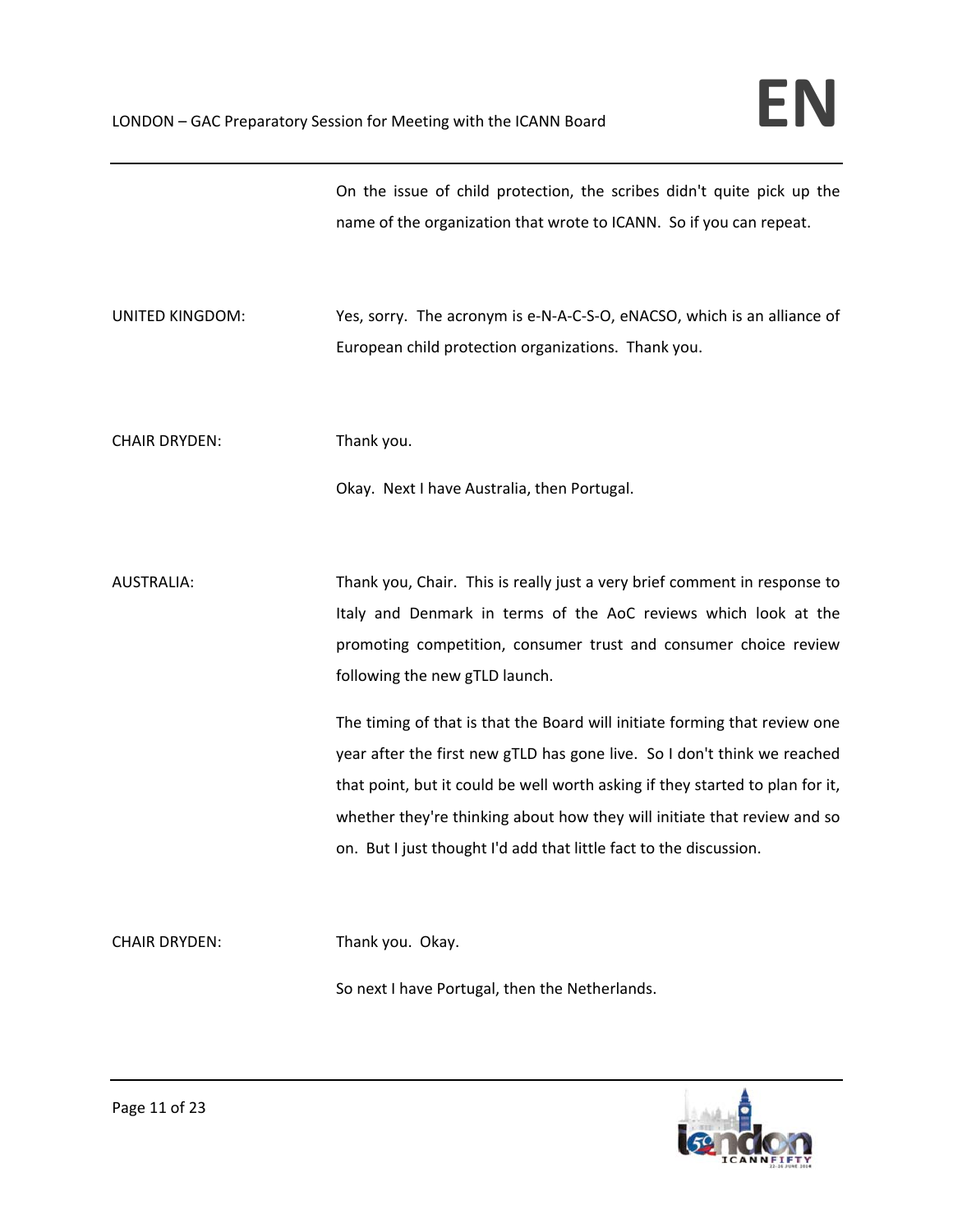| PORTUGAL:            | Thank you. On the same page as Sweden and then Germany, if I don't        |
|----------------------|---------------------------------------------------------------------------|
|                      | receive the responses I need regarding this NETmundial alliance process   |
|                      | of movement, I will intervene.                                            |
| Thank you.           |                                                                           |
|                      |                                                                           |
|                      |                                                                           |
| <b>CHAIR DRYDEN:</b> | Thank you.                                                                |
|                      | The Netherlands.                                                          |
|                      |                                                                           |
|                      |                                                                           |
| NETHERLANDS:         | Thank you, Heather. I have a questions about -- maybe I missed            |
|                      | something, but there was an NGPC on the 21st of June, and the             |
|                      | question is do you or do we, through other means, have any                |
|                      | information? Maybe I missed something. But otherwise, if we don't         |
|                      | have information, we should ask about the outcome, because on the         |
|                      | agenda, there are things which concern very much the GAC. Category 2      |
|                      | safeguards, IGO protection, consideration of sensitive gTLDs, et cetera.  |
|                      | Thank you.                                                                |
|                      |                                                                           |
| <b>CHAIR DRYDEN:</b> | Thank you, Netherlands.                                                   |
|                      | Okay. So we have quite a good list here of topics. So I'll recap them.    |
|                      | They're not in any particular order but I'll organize them so that we can |
|                      | arrange our work in a useful way when we exchange with the Board.         |
|                      |                                                                           |
|                      | So we have IGO RC, Red Cross/Red Crescent protections, that issue.        |

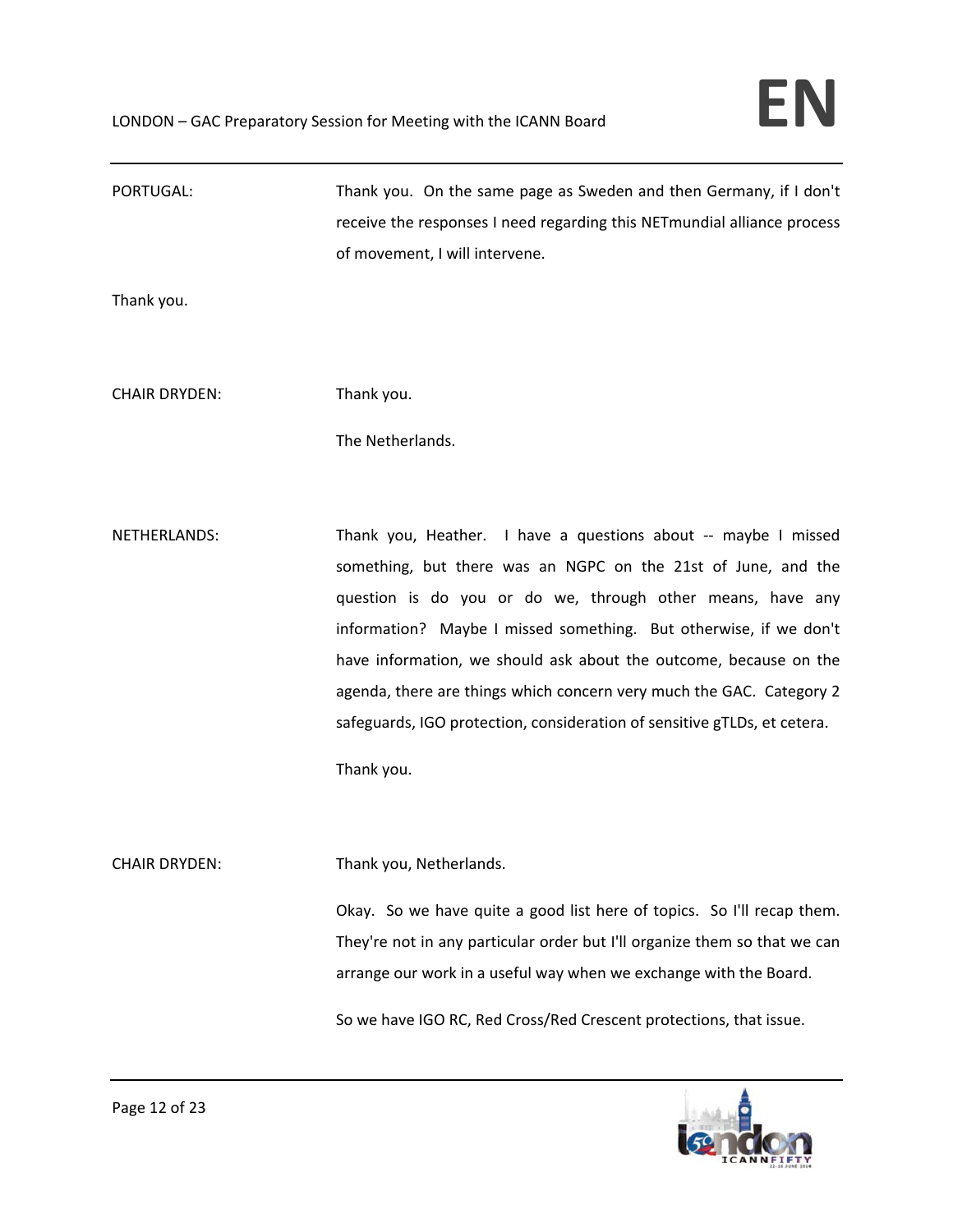We can at least update the Board on where we are in the GAC and the very brief exchange we had with the GNSO as well. We can refer to that and seek clarification on some of the issues that have come out in the discussion with them.

And the topic of WHOIS, just clarifying with them next steps based on our earlier discussion about that. And implementation of safeguards. Here, it would bear some further discussion in the GAC, so I think we can have a discussion now before we break at coffee at 4:00 about safeguards. So we will come back to that.

Sensitive strings. There are a few sensitive strings remaining where individual GAC members may want to seek clarification or raise a point with the Board.

And then the -- we have the opportunity as well to provide an update to the Board on the status of the GAC's discussions regarding the NTIA stewardship role. Related to that, we have a question about ICANN accountability and that process and what the next steps will be for that.

We have questions regarding the NETmundial alliance and what is anticipated there and what are the implications of that process. To come back to new gTLDs, the Affirmation of Commitments review includes a review of the gTLD program, and so we have some questions here about what is the status of that and how that will move forward.

We have a question related to E164 and .TEL and the issue of using numbers within a particular top‐level domain.

And then a question about some correspondence related to child protection coming from eNACSO to the Board.

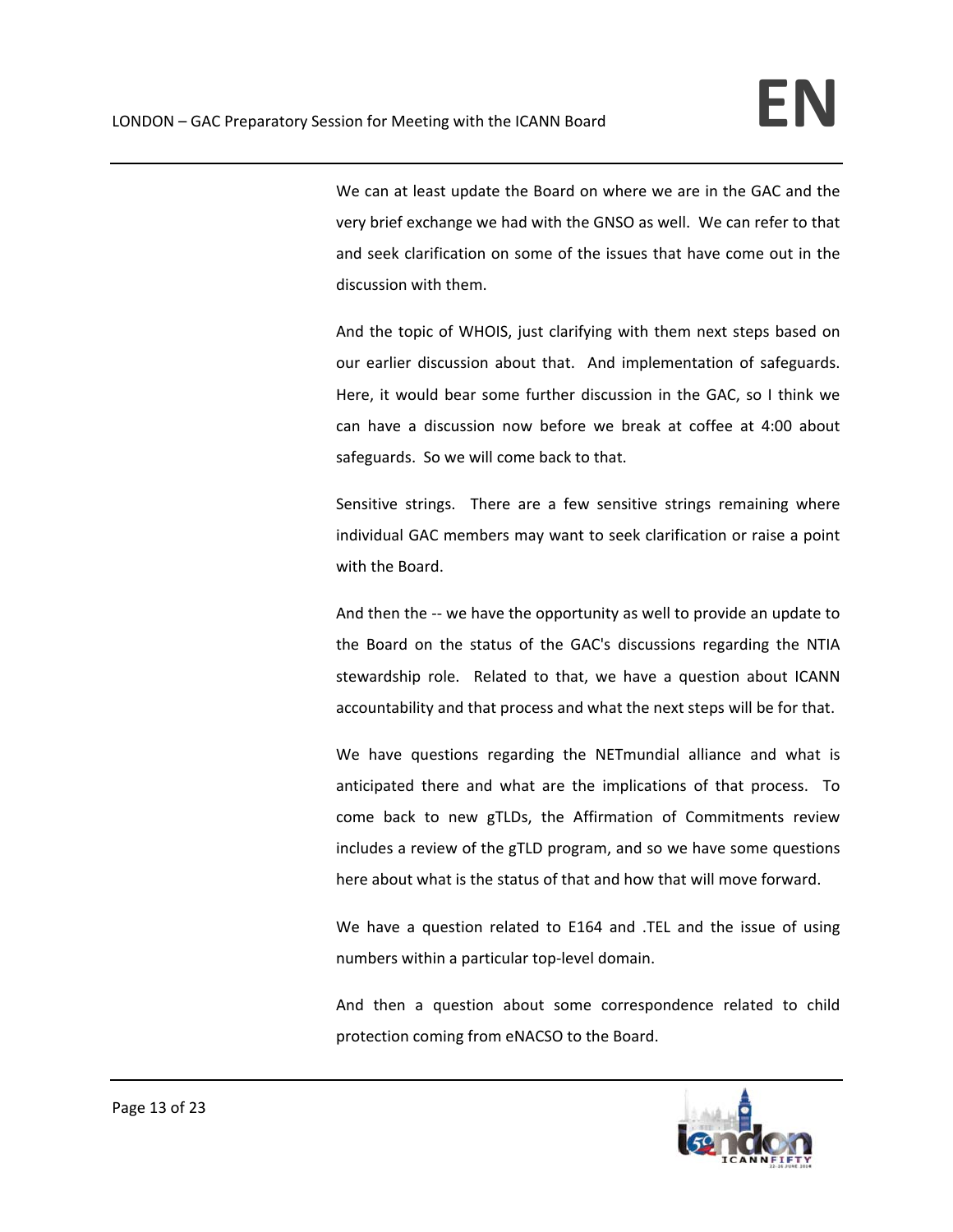Okay. So that's quite a good set of issues for us. A lot of seeking of clarification among those issues from what I can see.

And then if we come back now to talk a bit more about safeguards.

So in our discussion the other day, we heard from the United States and the European Commission, in particular, that had the opportunity to go through the NGPC responses to us following our questions about the implementation of safeguards, and there was quite a bit of range to the kinds of issues that were being identified.

How is it that we in the GAC want to take this forward? I think it's something we can certainly raise with the Board, but if we, as GAC, are thinking now about our next steps, is that dependent on what the Board tells us? Or shall we use this time, in fact, to what are the key issues there for us?

So I'm looking to our most vocal or leads on these issues.

United States, can you help us?

Go ahead, please.

UNITED STATES: Thank you, Madam Chair. I'll take a crack at it.

I guess -- I appreciate your question because we do need to be clear in our minds how often do we revisit this issue. And I guess I'm maybe reading too much into your question, but I think that's what you are asking.

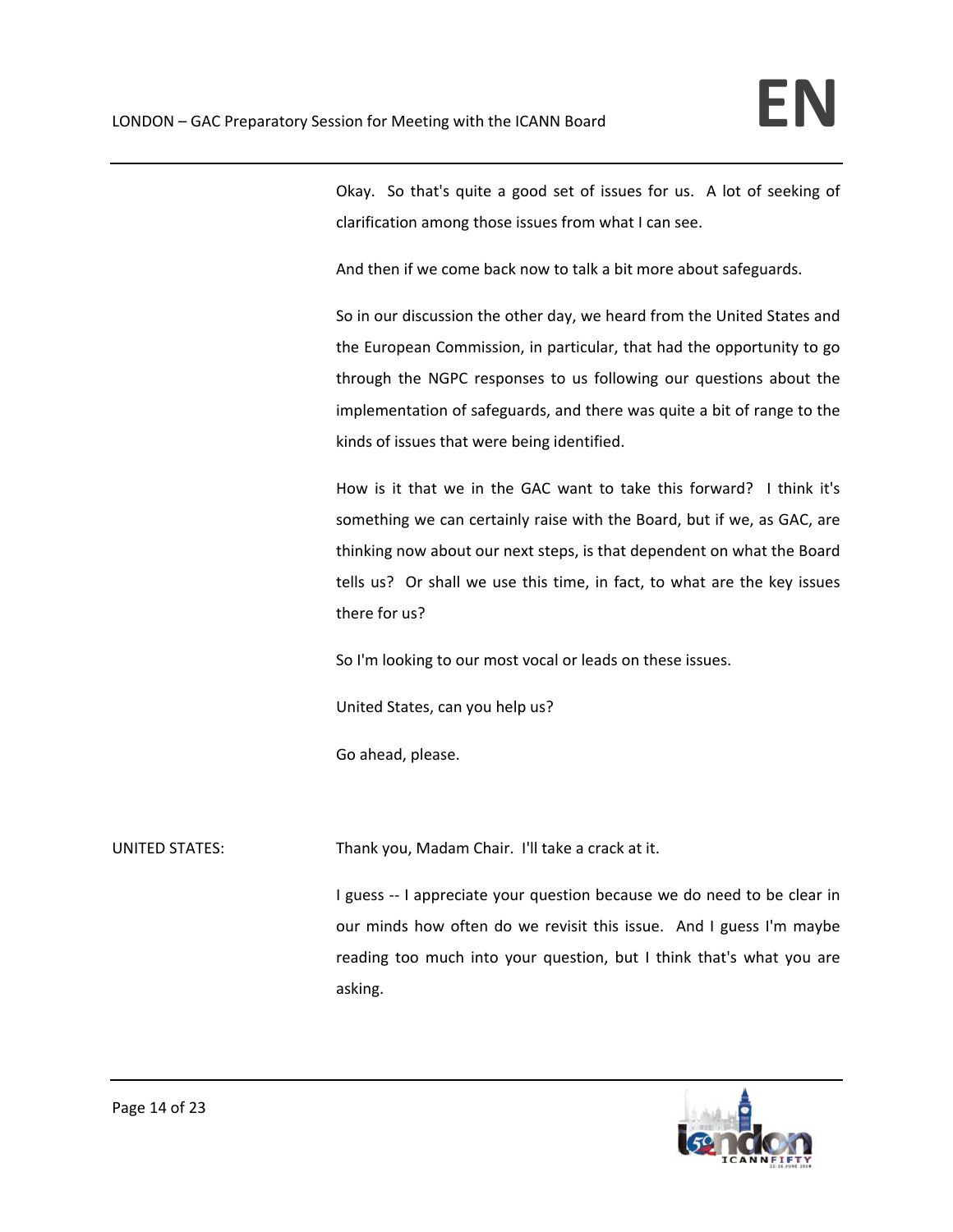I will confess freely to colleagues, we have asked ourselves the same question. It just seems as though each response we get somehow isn't a very targeted response, or simply says we cannot do what you've asked, but there hasn't been an exchange.

So perhaps that could be a new dimension of this exchange that we actually seek that kind of an exchange. So we've been told repeatedly that verification and validation of credentials for registrants in highly regulated ‐‐ in strings representing highly regulated sectors, my apologies, just can't be done. And we seem to be ships passing in the night. And I guess our strong concern from a consumer protection and law enforcement perspective, both sides, is that if we can't be proactive in all of these new gTLDs to sort of already reduce or lessen the prospect of harm, then that imposes the burden on all of our consumer protection agencies at home to respond to complaints.

So maybe we ask them. I mean, is it worth having a discussion to talk through exactly what the obstacles are? Because they're suggesting that, you know, not every country regulates the same way. Quite correct. But for certain strings that are fairly obvious, there are very responsible entities all over the world, and regulatory bodies all over the world, and even associations of companies, say the banking community. They freely adhere to very high standards, and they can produce credentials that they are a bank when they claim to be a bank to register in .BANK. So I don't know whether asking them for an exchange might help overcome this.

I do think perhaps if we can get them to respond to further questions, that would be useful because there is a great deal of detail that is,

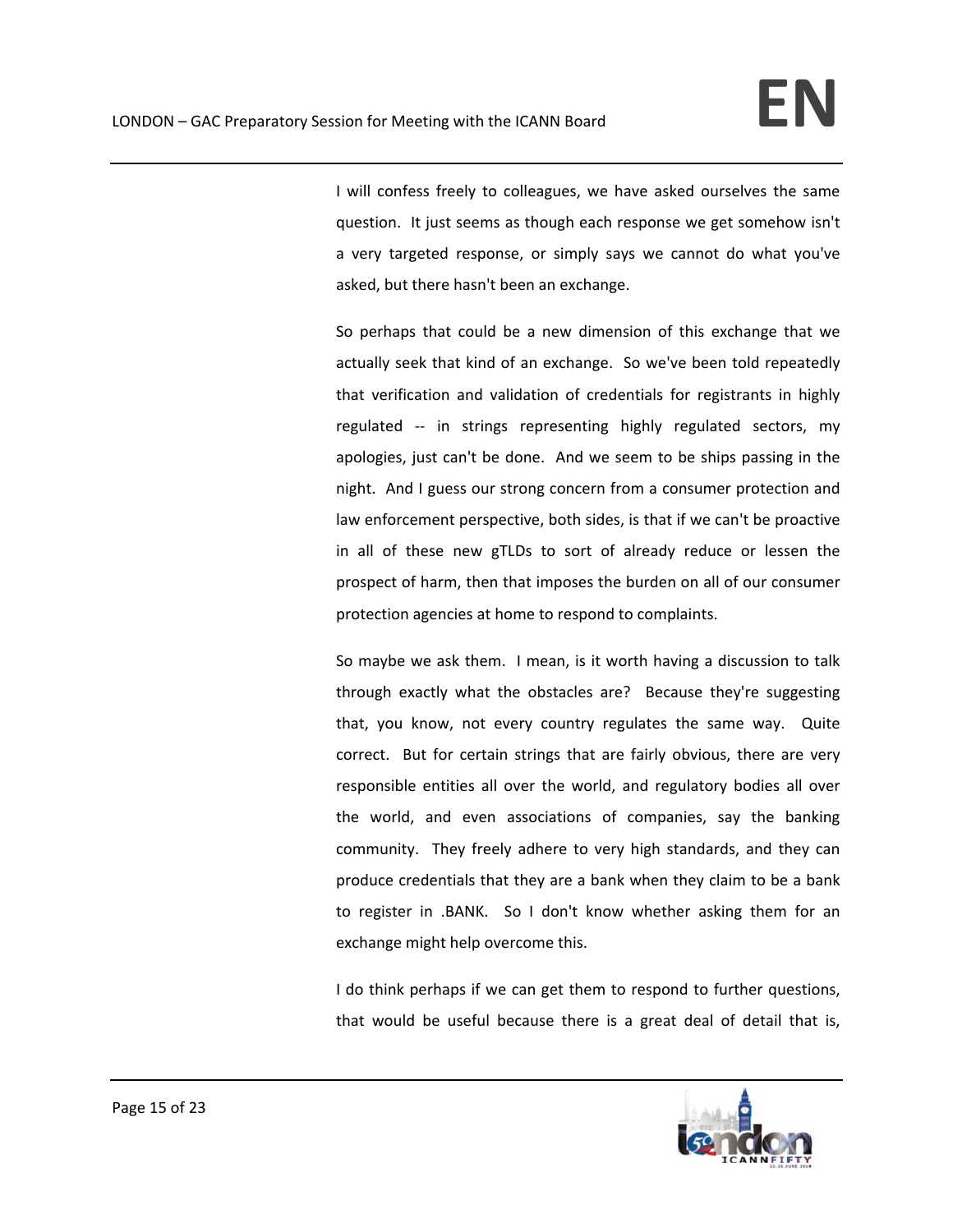frankly, missing in their responses to us on the PICDRP, in their responses on the WHOIS -- the new system that they are creating for WHOIS accuracy reporting. So some of these issues may be very suitable for written exchanges back and forth, but I fully take your point. I don't know whether we can continue to flag these concerns. And maybe this is our last best effort.

The final concern, I think, I do have, frankly I'm disappointed we weren't very clear in Singapore, I thought we had been, on the issue of nondiscrimination as a very key element of a registration policy for a closed generic. I'm sorry, not a -- yeah. At any rate. They have side stepped that again, and they have repeated earlier advice. Frankly, some of what we have seen on the June 6th response is a repetition of earlier advice, so it does make you wonder did they honestly rethink it or did they simply do a cut and paste?

I don't mean to be so sort of harsh here, but it is very disappointing that there is a continued assertion that the requirement of transparency meets the spirit and the intent of the GAC's Beijing advice. And I think perhaps this is our last effort to say, actually, no, we disagree with you fairly strenuously.

Nondiscrimination means nondiscrimination, and that can occur ‐‐ discrimination can occur even if you're being completely transparent about it.

So I'm in your hands, and I don't think we should spend a lot of time. I take your point. Colleagues here have given you quite a long list, and that's a lot to cover in a very short time.

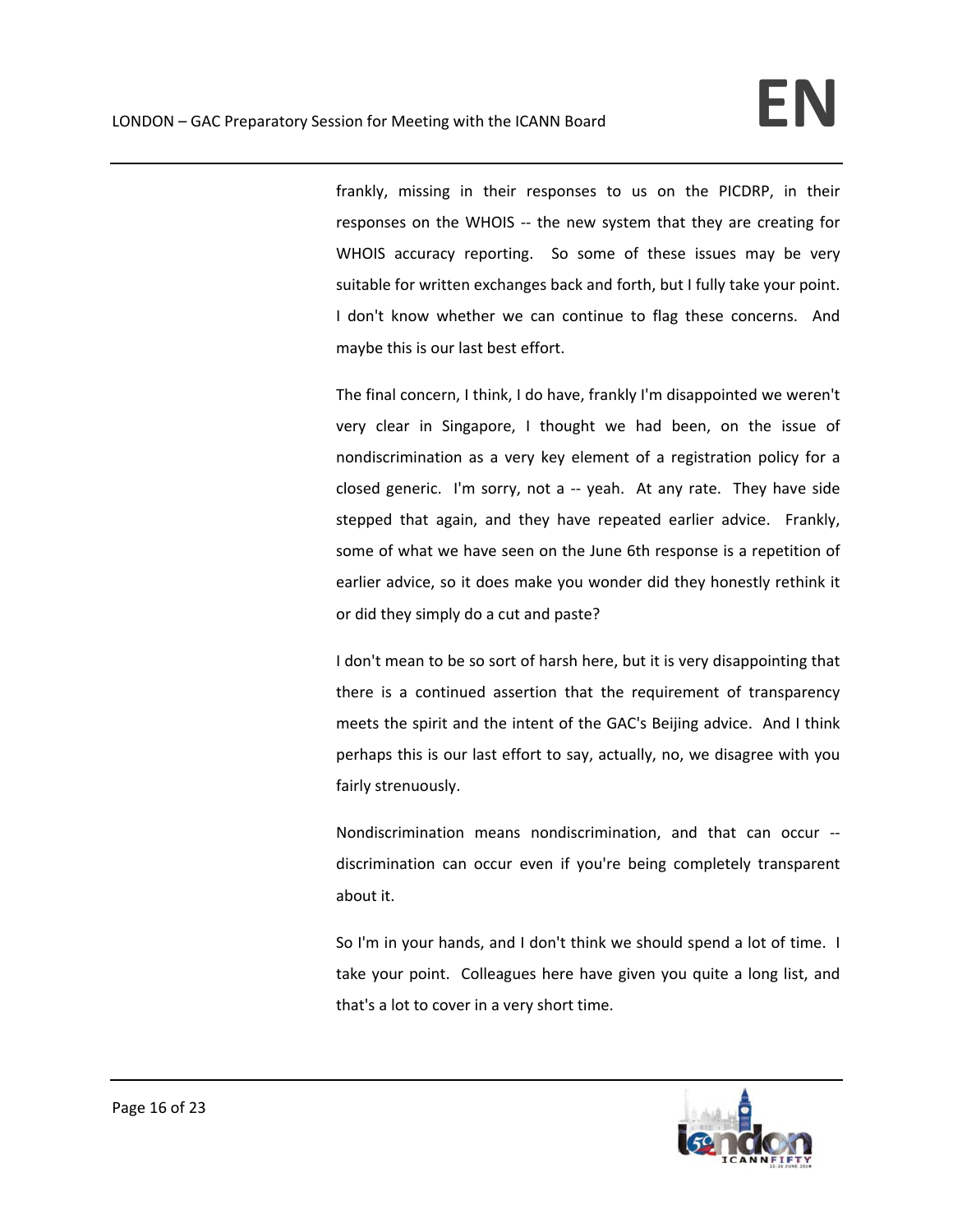Maybe we simply put the question to them that, you know, what will it take? Do we do another exchange?

I'm in your hands.

Thank you.

CHAIR DRYDEN: Thank you, United States.

I have Germany next, please.

GERMANY: **Subset Conservated CERMANY:** Service of think I can endorse all the comment of my previous speaker. I think that's exactly the situation we are in, and I want to recall that we have applications where more than one applicant is applying, and for them, part of the applicants are fulfilling the requirements, and they found some regulatory body, some self‐regulatory institution for trying to include the idea of our Beijing advice. But there are also applicants that do not implement it.

> And if you have a string and you have more than one application ‐‐ applicant, it is very strange if you decide in the end, probably for the application, who is able to pay the most money in an auction and not give it to the application that probably is most appropriate to include the advice we gave.

> And so far, it is a very difficult situation we are in, and I would really like to reiterate it with the Board this, discussion, and probably also to

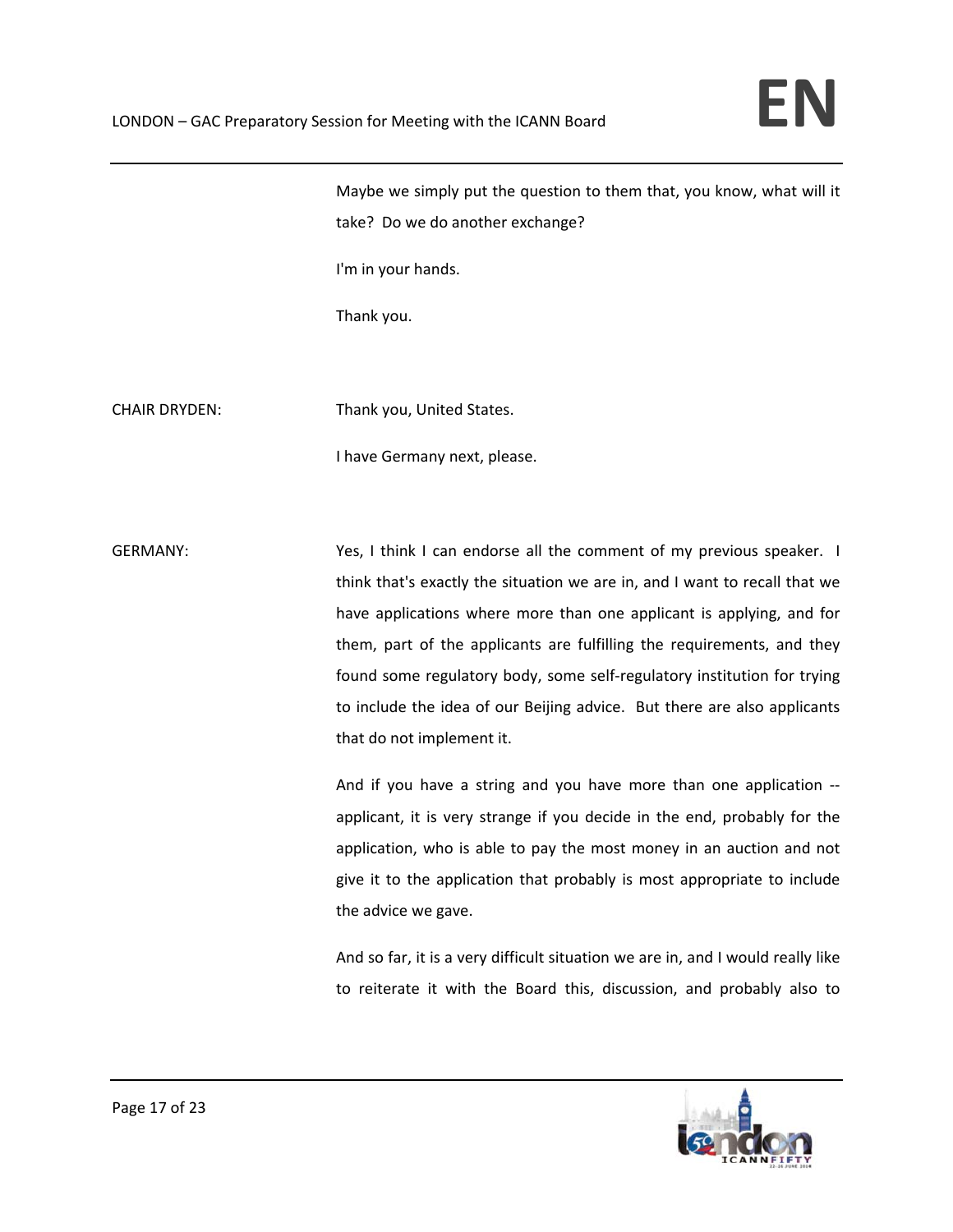mention it in the communique to some extent; that we are, in this respect, rather disappointed.

CHAIR DRYDEN: Thank you, Germany.

Switzerland, please.

SWITZERLAND: Thank you very much, Madam Chair.

Switzerland is speaking. I'm not going to repeat what has been said before, what has been said by our colleagues, because we certainly support that. But I'm going to insist on a topic that has been mentioned before, and it's related to the highly regulated sectors. We are speaking about the banking industry, but we have insurance companies, pharmaceutical companies, several sectors. And we would like to have a clear answer in that respect, and not just a vague response that certainly does not satisfy us.

We should be able to know how these highly regulated sectors will be managed in the future, and how these topics will be managed, because we often see that among ICANN people, when we are speaking about public‐policy issues, some decisions are made. But when questions are asked regarding these decisions on the consequences, the answer is, well, the consequences are not a problem. It's not part of our problem. And I've heard that from ICANN people. This is a consequence. It's not a problem. And certainly I cannot believe that the authority of any association, of any forum that makes decisions regarding public policy

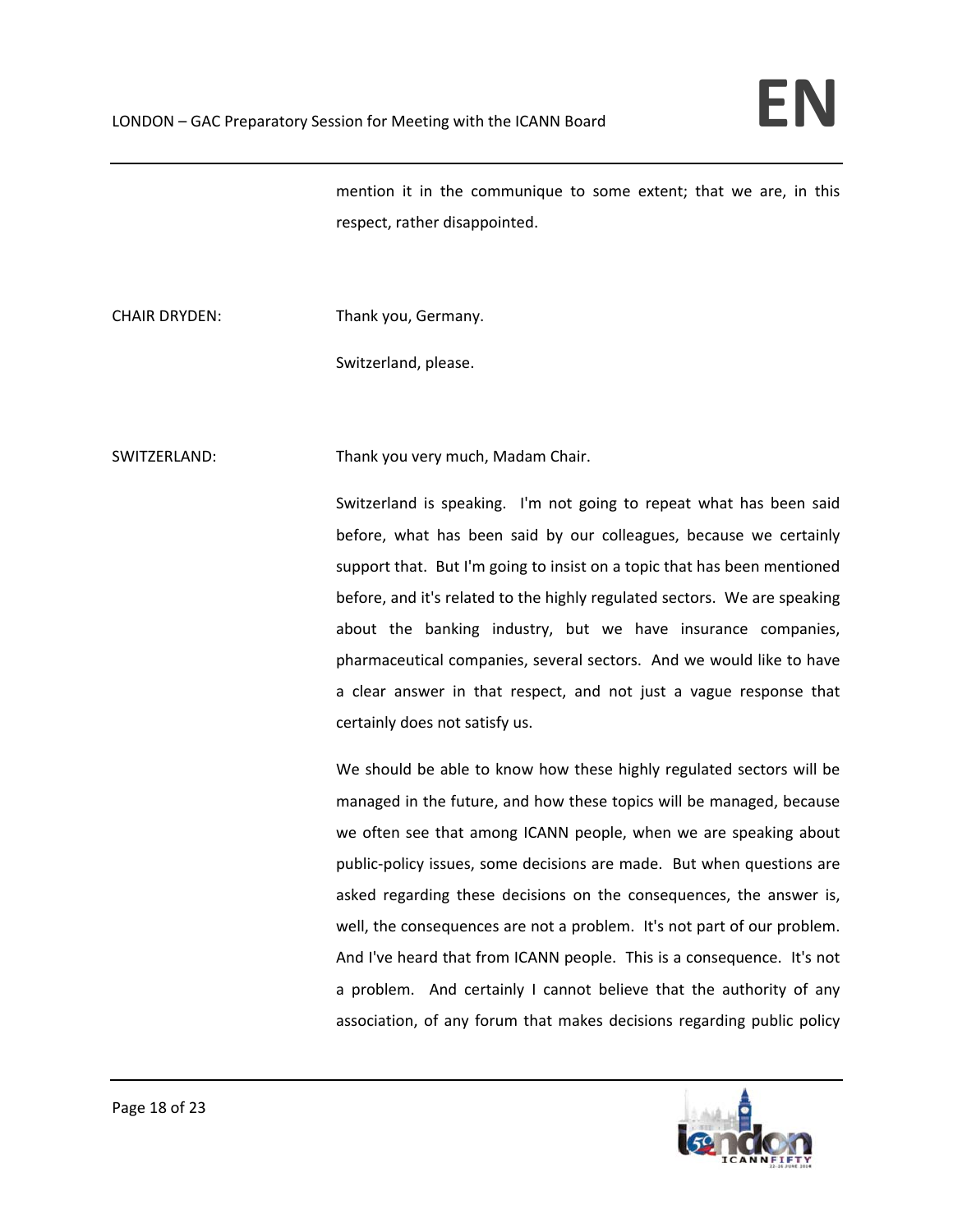may give that kind of answer, saying, no, we're not concerned with the consequences of the decision.

I think we should not accept that. And if necessary, I will say this directly to the Board.

CHAIR DRYDEN: So next I have Australia, then Belgium.

AUSTRALIA: Thank you, Chair. I'll keep this very brief as I think my Swiss colleague has said much of what I was going to say.

> While we've seen a very positive response from the Board to our Beijing safeguards and they have basically accepted many of them and sought to implement them, we do have some serious potential outstanding issues. And I think one of the things we're grappling with is lack of clarity in the way that the Board has responded to our questions hasn't really cleared the matter up for us. So when we're asked how does the transparency requirement address our recommendation that there be nondiscrimination, we haven't got an answer that gives very much clarity about their thinking. And when we ask for pre-verification of credentials as opposed to after the fact and we said how do you think your proposal, your implementation path, addresses the risk and the potential for consumer harm, we don't have very clear answers.

> So I think as a first step, certainly trying to draw the Board out so we understand why they think. Because they said they've accepted it. So clearly they think they have addressed our concerns. So I think if we can

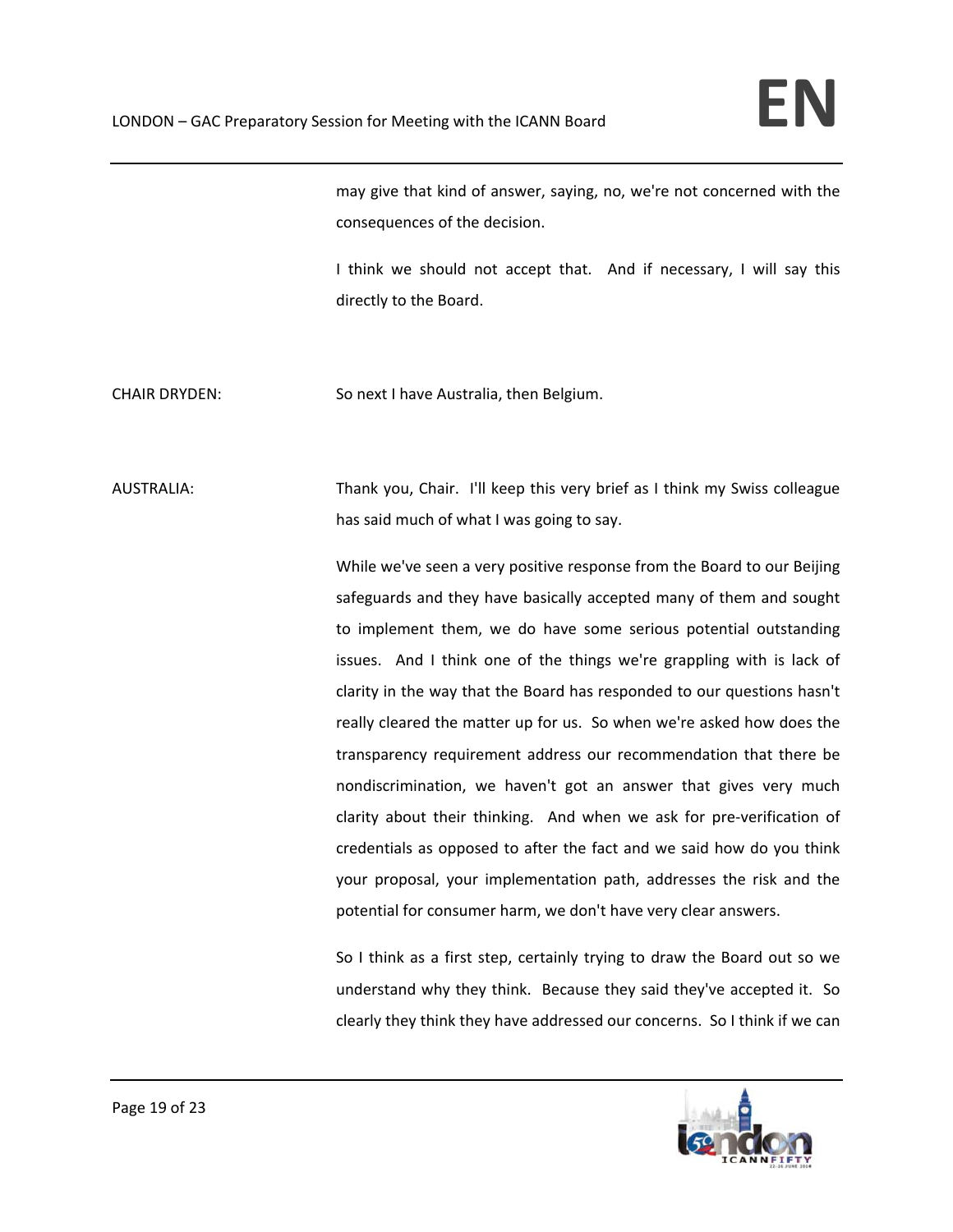get some clarity about what they intended, how they think it's addressed our concerns, then we'll be much better placed to decide if we do need another step. Which I think this is the key our U.S. colleague identified. We don't want to keep talking about this forever. We want to get to a point where we can say are we comfortable with what the Board has implemented -- ICANN has implemented or not? And at the moment it's really hard to determine that.

So I'm really supportive of some additional questioning and quite sharp questioning. We really need to get this closed off, I think.

CHAIR DRYDEN: Okay. Belgium, you are next, please.

BELGIUM: Thank you, Madam Chair.

I would like to support intervention of our colleague and say we have problems with respect to these safeguards. We do not know about dot aught (phonetic) and the open character of domain names. For instance, .LOTTO, the lottery, is a monopoly of a state. And certainly we should check there is some credential, there is some accreditation for everybody wanting to be there. It's to protect consumer, and this is included within the same category. And I'm speaking about .LOTTO.

CHAIR DRYDEN: A good set of questions and issues to raise with the Board, and hopefully we can draw the Board out a bit further regarding the issue of the implementation of safeguards, and that will allow us to determine

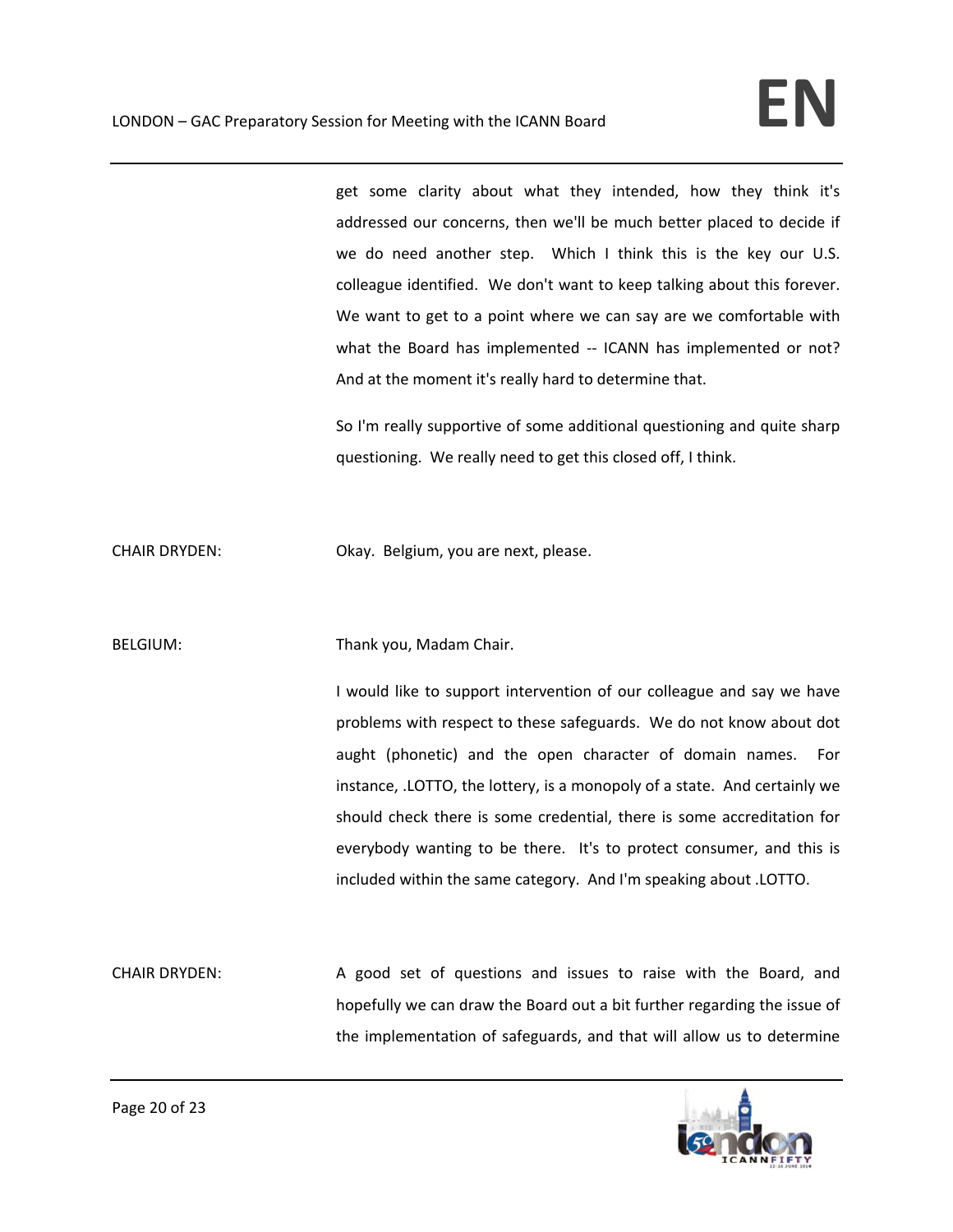precisely what our next steps will be as a GAC in dealing with that and whether it's a matter of further engagement or quite how to elicit the detail to the responses that we are seeking.

Okay. So I think we are in good shape for our preparation with the Board.

Iran.

## IRAN: IRAN: Thank you, Chairman.

With respect to the issue raised by our colleague from Germany in relation to the auction in regard with whenever we have two applications for a given string, and he said rightly that, yes, give it ‐‐ going to the auction and give it to the one who can afford to pay more may not be appropriate, but we have raised this question two times, and the answer was that auction is the last resort, number one. Number two, they apply the guidebook.

So if you want to go beyond that, we have to propose a concrete course of auction.

I raised the question, and the reply was given that they apply the guidebook. That's all.

Nothing else.

Thank you.

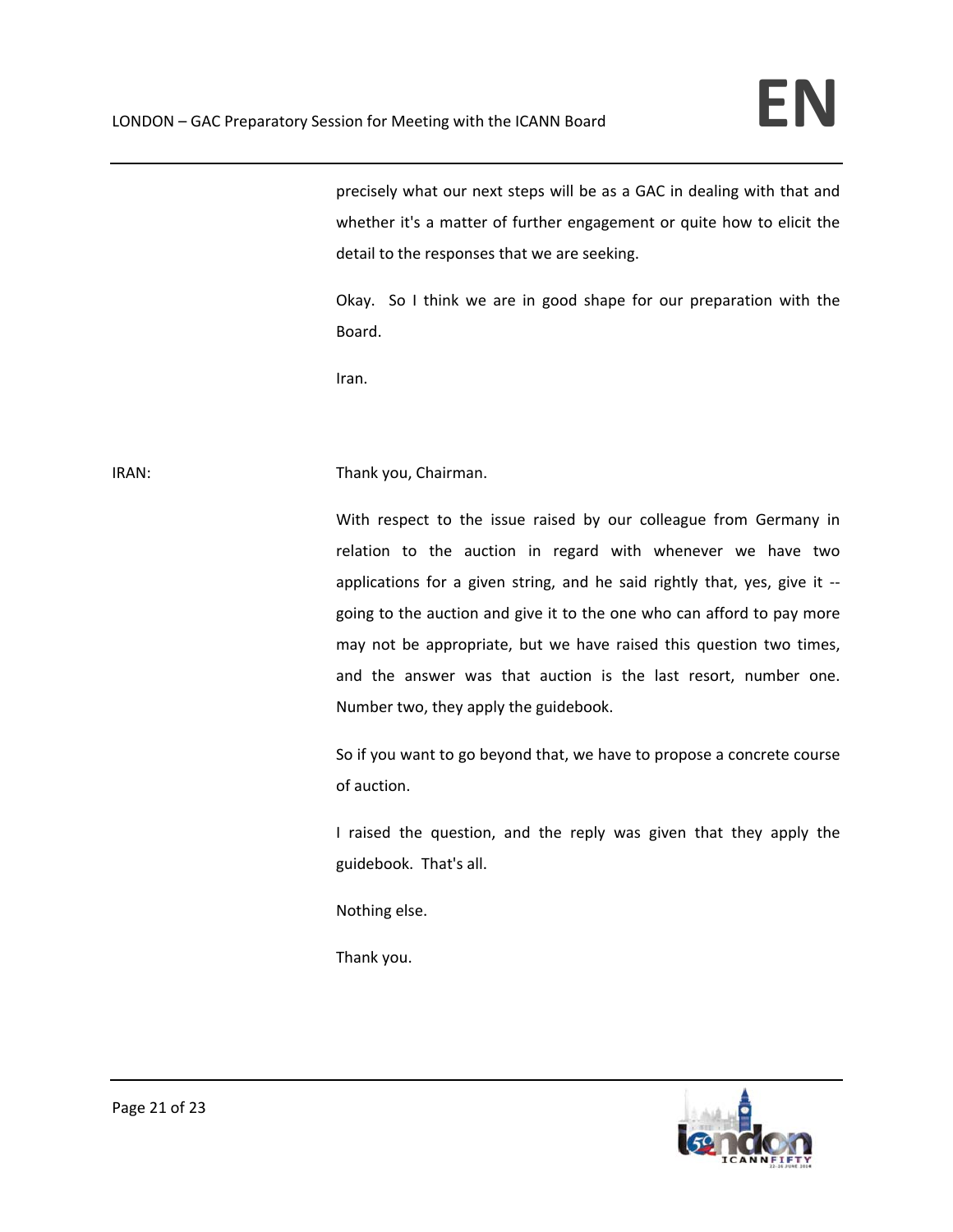| <b>CHAIR DRYDEN:</b> | Thank you, Iran.                                                           |
|----------------------|----------------------------------------------------------------------------|
|                      | Okay. So we're due to meet with the Board at a quarter to 5:00, which      |
|                      | means we have some time now to have a long coffee break, or to take        |
|                      | up some of the topics we have outstanding.                                 |
|                      | I'm in favor of the break, myself, and I can't think what we can use this  |
|                      | time for usefully.                                                         |
|                      | If we break early, this is an opportunity for you to talk among yourselves |
|                      | about some of the more controversial issues we're dealing with this        |
|                      | week. We are going to be finalizing our communique tomorrow, so this       |
|                      | is a very good opportunity for those exchanges.                            |
|                      | So I'm encouraging some creativity and collegiality in looking at some of  |
|                      | those matters, and hopefully coming back with some solutions for us to     |
|                      | be able to promptly conclude our communique in a way that leaves us        |
|                      | all feeling at least some satisfaction with our time spent here this week. |
|                      | Okay. Iran, please.                                                        |
|                      |                                                                            |
| IRAN:                | Thank you, Chairman. You decided to have long break. No problem,           |
|                      | because this time may be justified. You mentioned that the colleagues      |
|                      | talk together during the break and perhaps better organize for the         |
|                      | discussions, but what I would like to ask you, are you plan to finish the  |
|                      | communique tomorrow evening? Not remaining for the Thursday?               |
|                      | Thursday will be agenda or any other thing, but communique, we             |
|                      | should try our best to complete it by tomorrow evening, whatever time      |
|                      | that you put for that.                                                     |